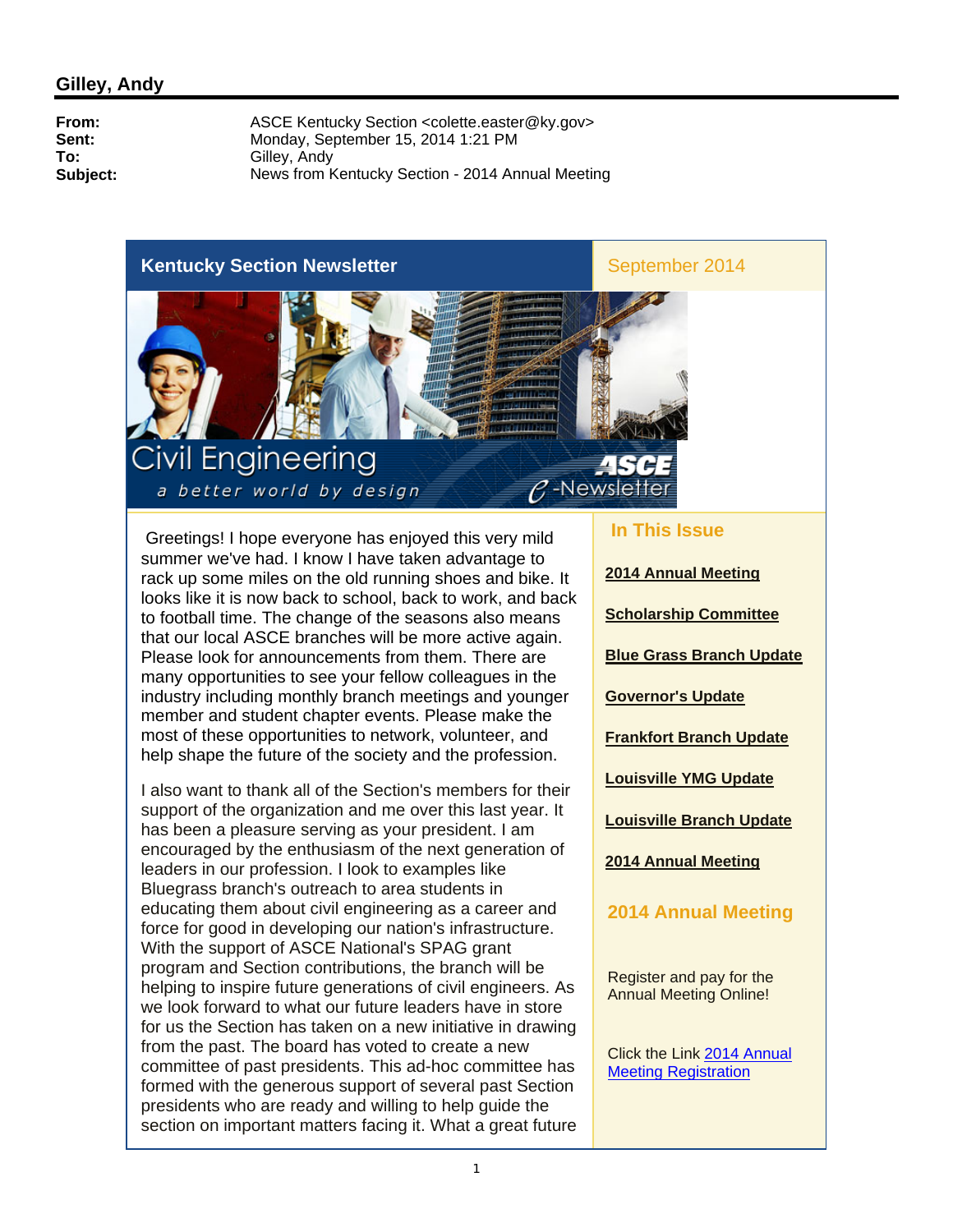our organization has!

Thank you again and as always feel free to contact me with any of your thoughts or questions.

The Bluegrass Branch is working hard planning this year's State Section Annual Meeting. The event will be held on October 10

th in Lexington; see additional information within this newsletter. Having been involved in the planning efforts in past years I know how much effort goes into organizing this event. I want to thank the committee now for all their efforts. I know this event will build on the great success of last year's event held at the Parklands of Floyds Fork.

*Chris J. Keil*

*ASCE Kentucky Secion President*

# **2014 Annual Meeting**

*The 2014 KY Section Annual Meeting will be held on Friday, October 10, 2014 at the Lexington Convention Center in Lexington, Kentucky.* 

**For a printable regitration form please click the link: 2014 ASCE KY Section Annual Meeting Registration**

**You may also register and pay ONLINE at the following LINK.** Online Registration

**We are still accepting nominations for Distinguished Engineers in Kentucky. The nomination form can be found by clicking link 2014 Distinguished Engineer Award.**

**Please consider nominating your fellow Kentucky ASCE members for one of the following Distinguished Engineers Awards:** 

**Distinguished Engineer in Education**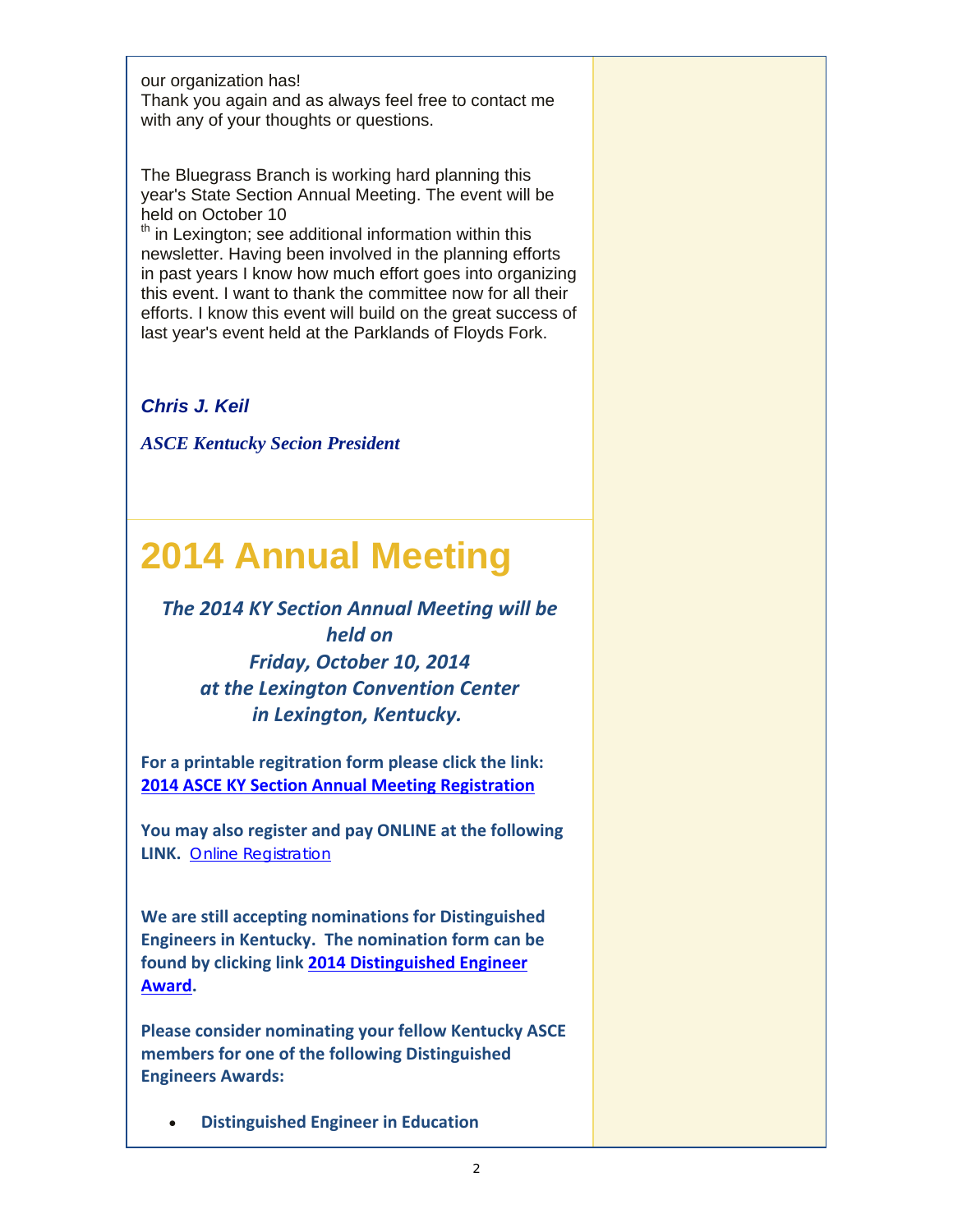- **Distinguished Young Engineer (Engineer under the age of 35)**
- **Distinguished Engineer in Private Practice**
- **Distinguished Engineer in Public Sector**
- **Outstanding Student Organization**
- **Gillum Award**

**All nominations shall be submitted to Jason Hurt, jmh10060@gmail.com, by September 22, 2014.**

**We are still looking for Sponsors and Exhibitors for this years annual meeting. Please consider asking your company to become a sponsor or exhibitor.** 

**The Sponsor/Exhibitor levels are noted below:**

**\* \$100 Level 1 Sponsor ‐ Your company name will be printed on the Annual Meeting Programs.**

**\* \$250 Level 2 Sponsor ‐ Your company logo will be printed on the Annual Meeting Programs and displayed during the Annual Meeting Luncheon. Your company will also receive one free registration.**

**\* \$250 Exhibitor ‐ Your company will receive a table and space immediately adjacent to the meeting conference rooms to set up your company exhibit. Your company logo will be printed on the Annual Meeting Programs and displayed during the Annual Meeting Luncheon. Your company will also receive one free registration.**

**If your company is interested in becoming a sponsor or exhibitor, please contact Jason Hurt, jmh10060@gmail.com.** 

*Thanks in advance for your help and we look forward to seeing you on Friday, October 10, 2014, at the Lexington Center!*

# **Scholarship Committee**

**Saeed Assef has stepped aside in his role on the scholarship committee, coinciding with his retirement from MSD. For 20+ years Saeed has been dedicated to the oversight of the Fund, growing the fund to ensure the perpetuation of the scholarship program while**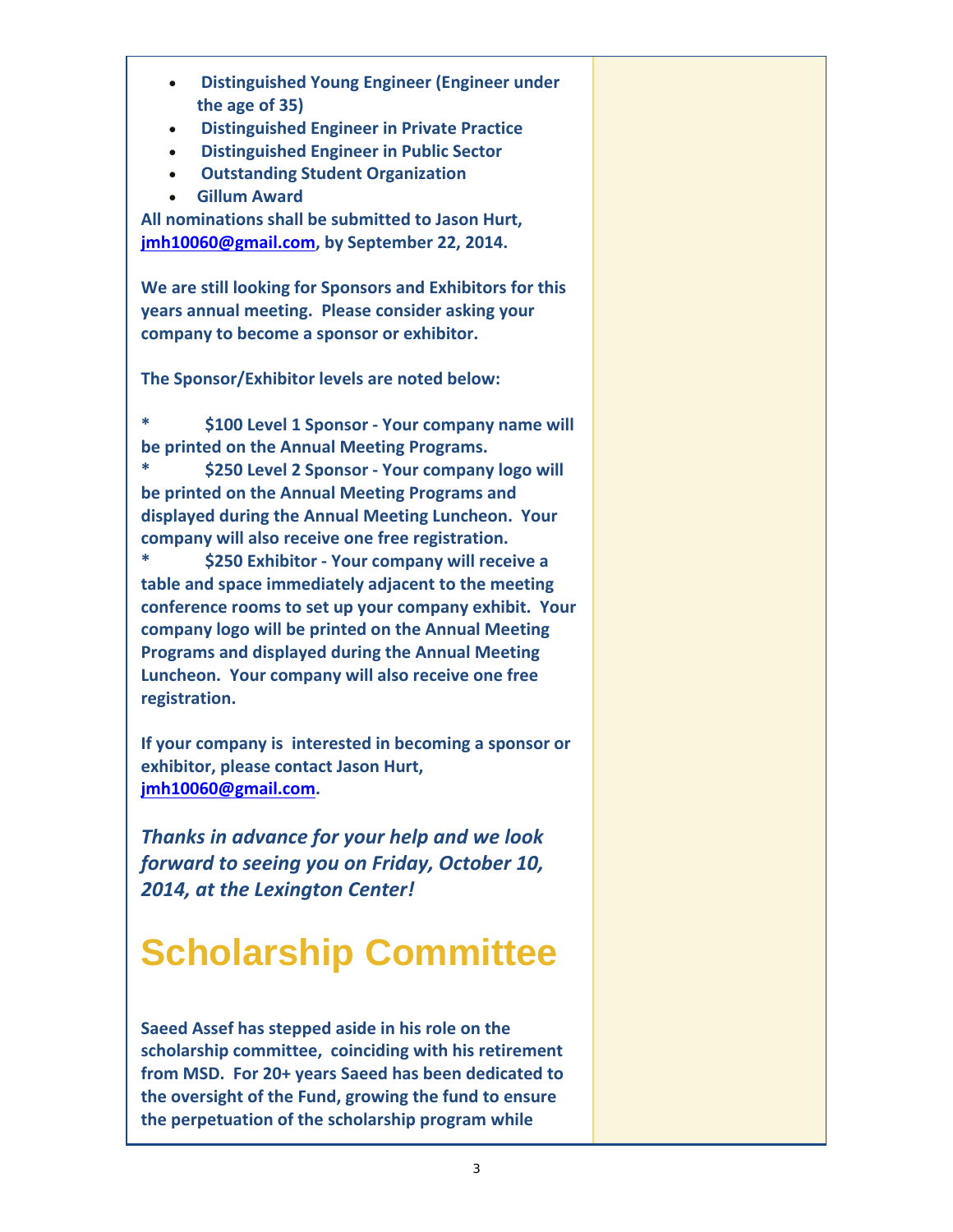**making efforts to allow the Section to expand the scholarships offered. In addition to several years of service on the committee as a representative from the Louisville branch, Saeed was chair of the committee for many of those years. Thank you Saeed!**

#### **Blue Grass Branch**

**The Blue Grass Branch has been very active during the second quarter of 2014. In addition to organizing the Kentucky Section Annual Meeting to be held on Friday, October 10, 2014, at the Lexington Convention Center, our Branch had a regular monthly meeting in May, a picnic in June organized by our Younger Member Group, and we have been busy assembling an Outreach Booth to be used by Branch members to connect with potential civil engineering students and their families.**

**On May 16, 2014, our Branch met at the Coca‐Cola Warehouse Facility on Leestown Road in Lexington. We were given a presentation and a tour of the facility's rain gardens and rainwater harvesting system. The presentation and tour was given by Eric Dewalt from Ridgewater.**

**On Saturday, June 28, 2014, our Branch members and their families met at Veteran's Park in Lexington for a picnic organized by our Younger Member Group. Even though the rainstorms hampered the cornhole games, we enjoyed some great BBQ and fellowship under the picnic shelter.**

**Michelle Meehan has spearheaded our Branch efforts for developing an Outreach Booth which can be utilized by our Branch members to discuss our civil engineering profession with students from elementary school through college. Our Branch received a State Public Affairs Grant (SPAG) from ASCE National and a donation from the Kentucky Section to help fund the development of this display. The Outreach Booth will contain informational handout materials targeting the different age groups of students, hands‐on engineering displays, and project posters highlighting civil**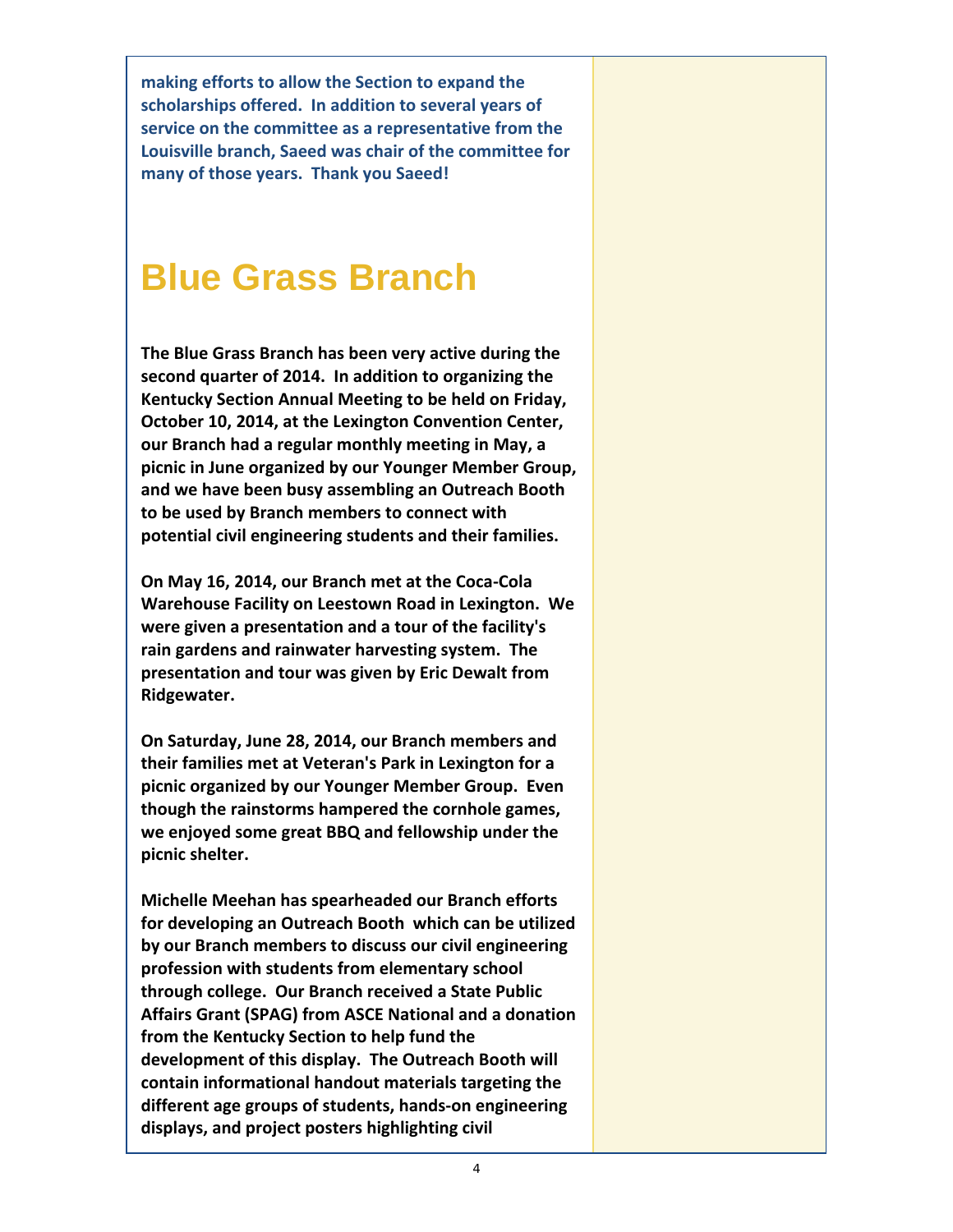**engineering projects in Kentucky. Our Branch will have the Outreach Booth on display at the Kentucky Section Annual Meeting for everyone to review. This will be a great tool to reach out to future Civil Engineers.**

**We look forward to seeing everyone on October 10, 2014, at your Kentucky Section Annual Meeting.**

#### **Governor's Update**

#### **Jon Keeling, PE, M.ASCE**

**A few dates to remember:**

**Region 4 Assembly of Delegates and Board of Governors Meeting, Sept. 19-20, Newport News, VA**

**ASCE Younger Member Leadership Symposium, Sept. 21-22, ASCE HQ, Reston, VA**

**ASCE Multi-Regional Leadership Conference, January 9-10, 2015, Miami, Florida**

### Frankfort Branch

**Do you live or work in Frankfort? The Frankfort Branch is looking for new officers. If you are interested in helping in revitalizing the Frankfort Branch please contact Colette Easter at colette.easter@ky.gov**



# **Louisville Branch Younger Member Group**

**The Louisville Branch Younger Member Group (YMG) constructed a wheelchair ramp on August 7th and 9th for Repair Affair 2014. Repair Affair is an annual event sponsored by the New Directions Housing Corporation that focuses on making homes safer, more energy efficient, and accessible. A total of twelve volunteers worked together to deliver materials,**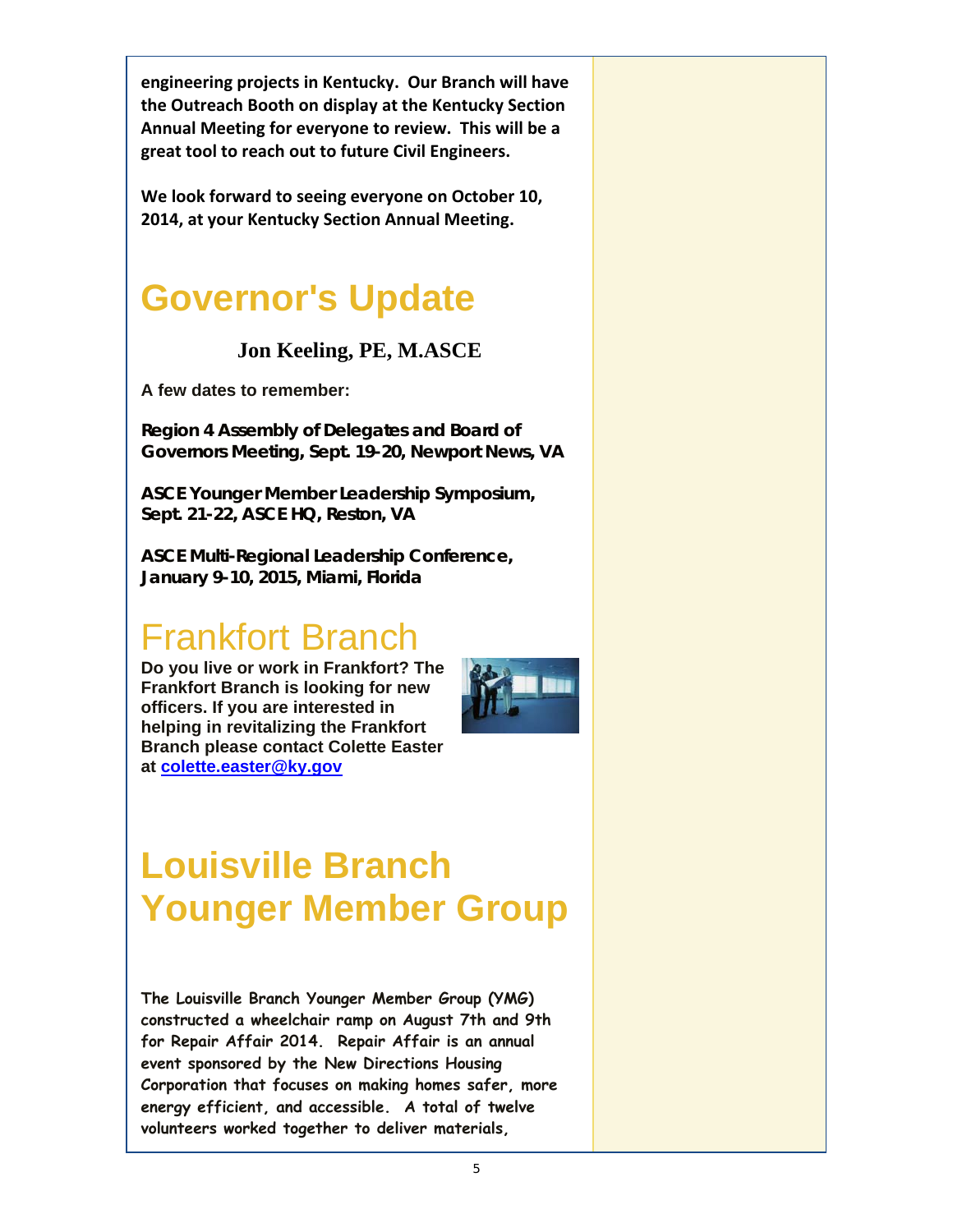**construct the 25-foot long ramp, and replace a section of concrete sidewalk. The recipient homeowner was very appreciative of our efforts and the finished product.**



**Our group also held officer elections at our August 28th lunch meeting at El Torazo Mexican Restaurant. This meeting was our best attended of the year with a total of 19 attendees. The following list of new officers will serve a two year term, commencing at the Louisville Branch Meeting in September.**

**President - Andrew Esarey (Strand Associates, Inc.)**

**Vice President - Nathan Chappell (BTM Engineering, Inc.)**

**Secretary - Laura Singleton (Strand Associates, Inc.)**

**Treasurer - Luke Rebholz (Messer Construction)**

**Past President - Ryan D. Tinsley (Strand Associates, Inc.)**

#### **Louiville Branch**

**This years officers are:**

**Kent Ballard - President**

**Shanaka Ewing - Vice President** 

**Sean Craig - Treasurer**

**Eric Walls - Secretary**

**Ryan Tinsley - Welcoming Chair** 

*NOTE FROM THE EDITOR*

First I would like to thank everyone who contributed to this quarter's newsletter in such a timely fashion. Second I want to apologize for the delay getting this